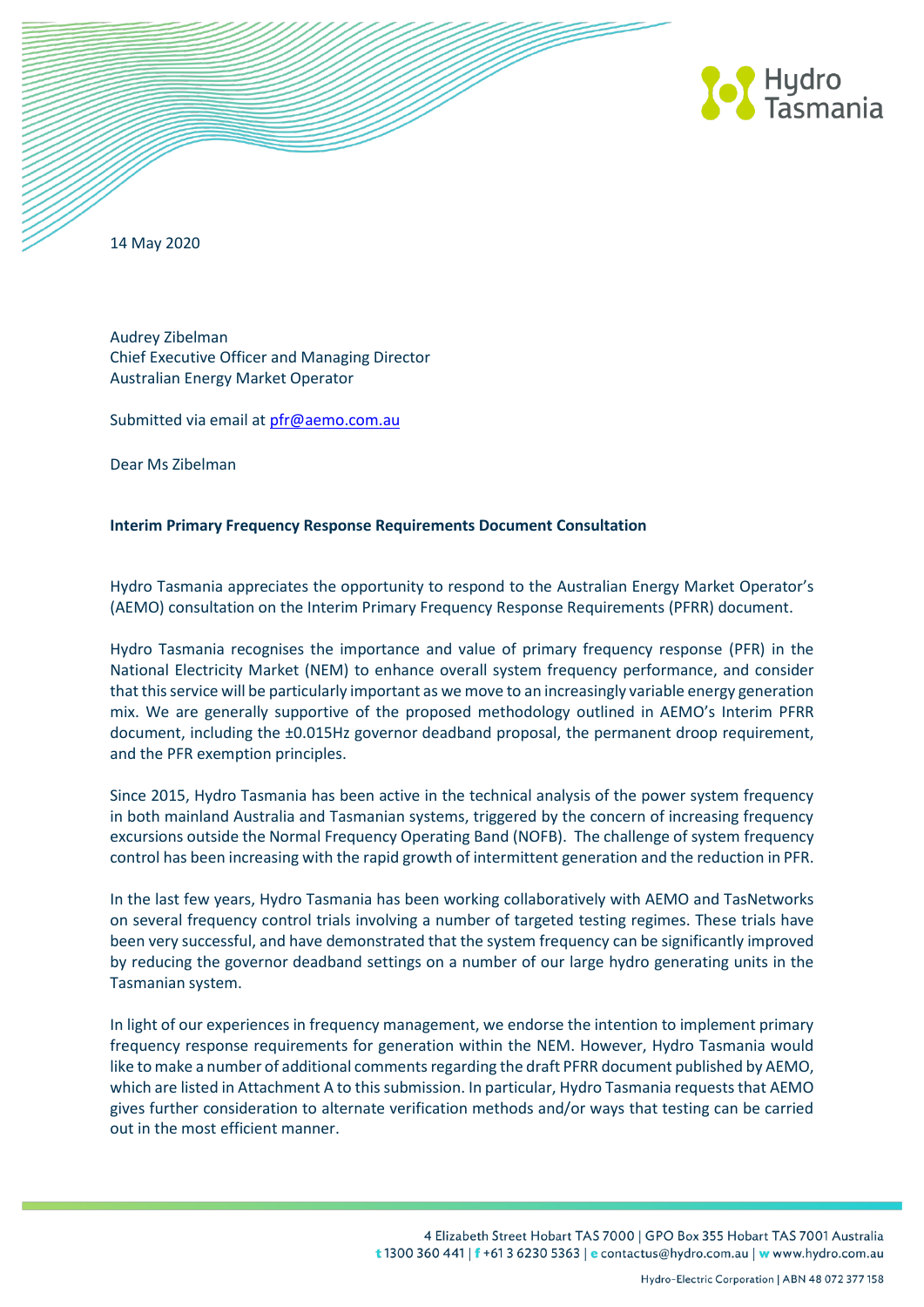

We look forward to ongoing engagement with AEMO on the management of PFR in the NEM. In particular, we would welcome the opportunity to discuss aspects of the draft PFRR document with AEMO to clarify the intent of some provisions. If you wish to discuss any aspect of this submission, please do not hesitate to contact Mathew Creese at 0439 995 285 or [Mathew.Creese@hydro.com.au.](mailto:Mathew.Creese@hydro.com.au)

Yours sincerely

flNlooper

John Cooper Regulatory Manager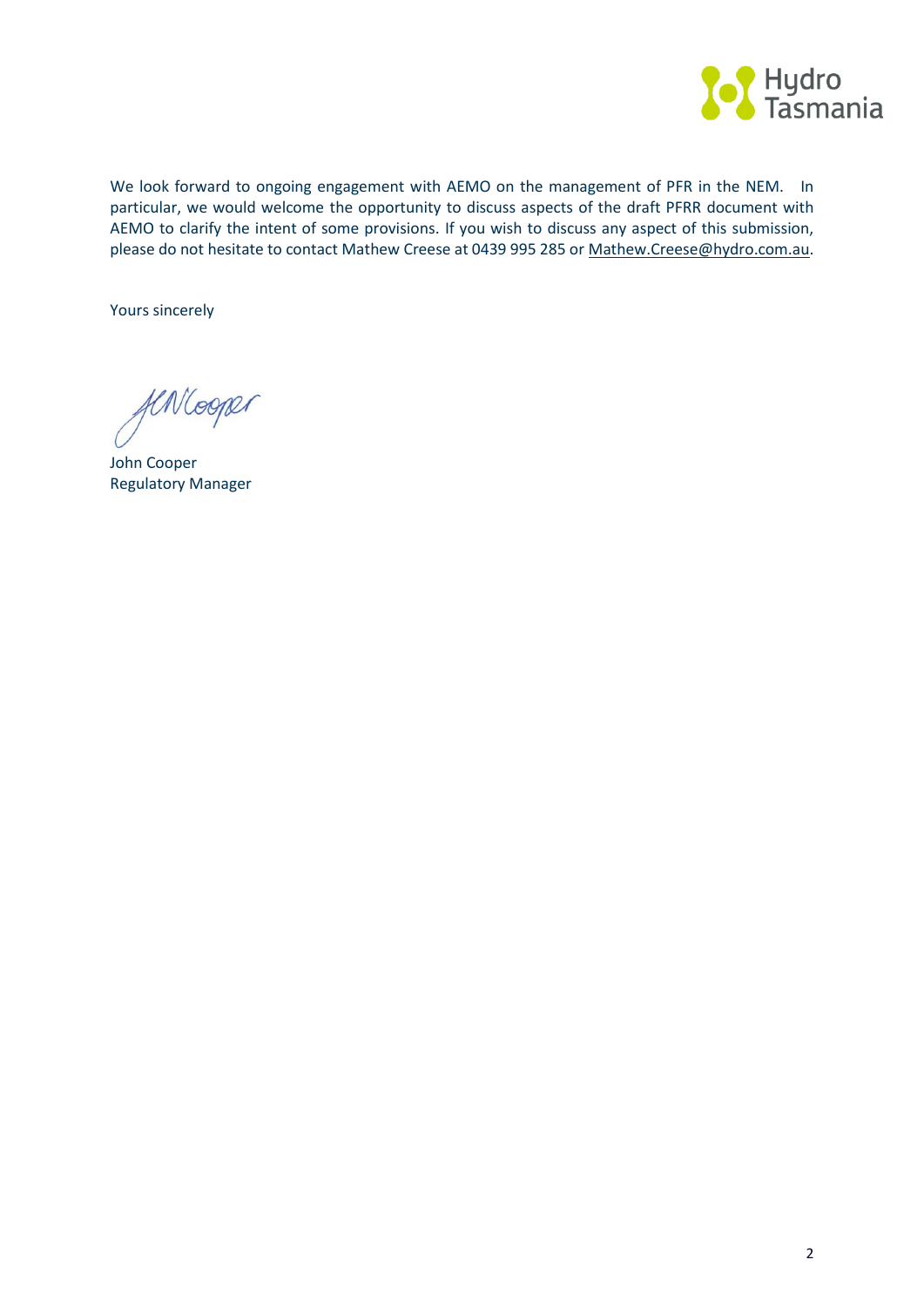

## **Attachment A – Hydro Tasmania's Comments on AEMO's Draft PFRR Document**

#### **1. Verification of machine response performance**

Hydro Tasmania agrees with AEMO that there is a need to verify the machine response performance after tightening governor deadbands (as described in Section 3.4 of the PFRR document). **However, implementing the proposed systematic approach across Hydro Tasmania's generation fleet would potentially be logistically very difficult, time consuming and expensive**. This is due to the large number of generation assets within our portfolio, and the geographic and technological diversity of our generation fleet. These challenges will be exacerbated by the ongoing COVID-19 pandemic, and associated limitations and constraints on Hydro Tasmania's resourcing.

**Hydro Tasmania therefore requests that AEMO gives further consideration to alternate verification methods and/or ways that testing can be carried out in the most efficient manner**. As an example of an alternative approach, the data captured during the frequency control trials undertaken in Tasmanian in collaboration with AEMO and TasNetworks could be used to form the basis for verification of machine response performance. The results of these trials, including the machine response captured by the high speed governor data logging, detailed monitoring of guide vane movements and the overall system frequency improvements in Tasmania have already been provided to AEMO. Additionally, Hydro Tasmania is currently undertaking an extensive and ongoing program to upgrade our governor control systems. In the event that these assets are scheduled for an upgrade in the next two years, Hydro Tasmania would like to request a deferral of the PFR performance verification obligations until the new governor control system is commissioned.

Noting the actions already taken by Hydro Tasmania, any potential delay in verification of some generating units in Tasmania is unlikely to materially impact on the management of power system frequency. Hydro Tasmania would welcome the opportunity to discuss verification requirements further with AEMO to ensure verification requirements are met in the most practical and efficient way possible.

#### **2. Due dates for Affected Generator self-assessments**

Hydro Tasmania is seeking AEMO's confirmation that the time frame specified in Table 2 is based on individual machine nameplate ratings rather than the DUID rating (e.g. individual Gordon units (144MW) will be considered in the second tranche).

## **3. Response Time implication (Section 3.4)**

Hydro Tasmania considers that the response performance stated in S3.4 should only represent the machine response performance under the given operating conditions at that point in time. Therefore, the data from these trials, for the purpose of PFR verification, should not be used as, or considered to be, a reference for potential future compliance assessments, which may be under very different operating conditions.

#### **4. Response active power definition (Section 3.4)**

Hydro Tasmania seeks to confirm that the '5% change of Pmax' in section 3.4 refers to primary electrical power injection only and that the inertial response is excluded.

Hydro Tasmania would also request confirmation that the Pmax definition refers to the rated power of the individual machine, so that an individual unit is not assessed against the aggregated output of the dispatchable unit (DUID) of which the individual machine is a part of.